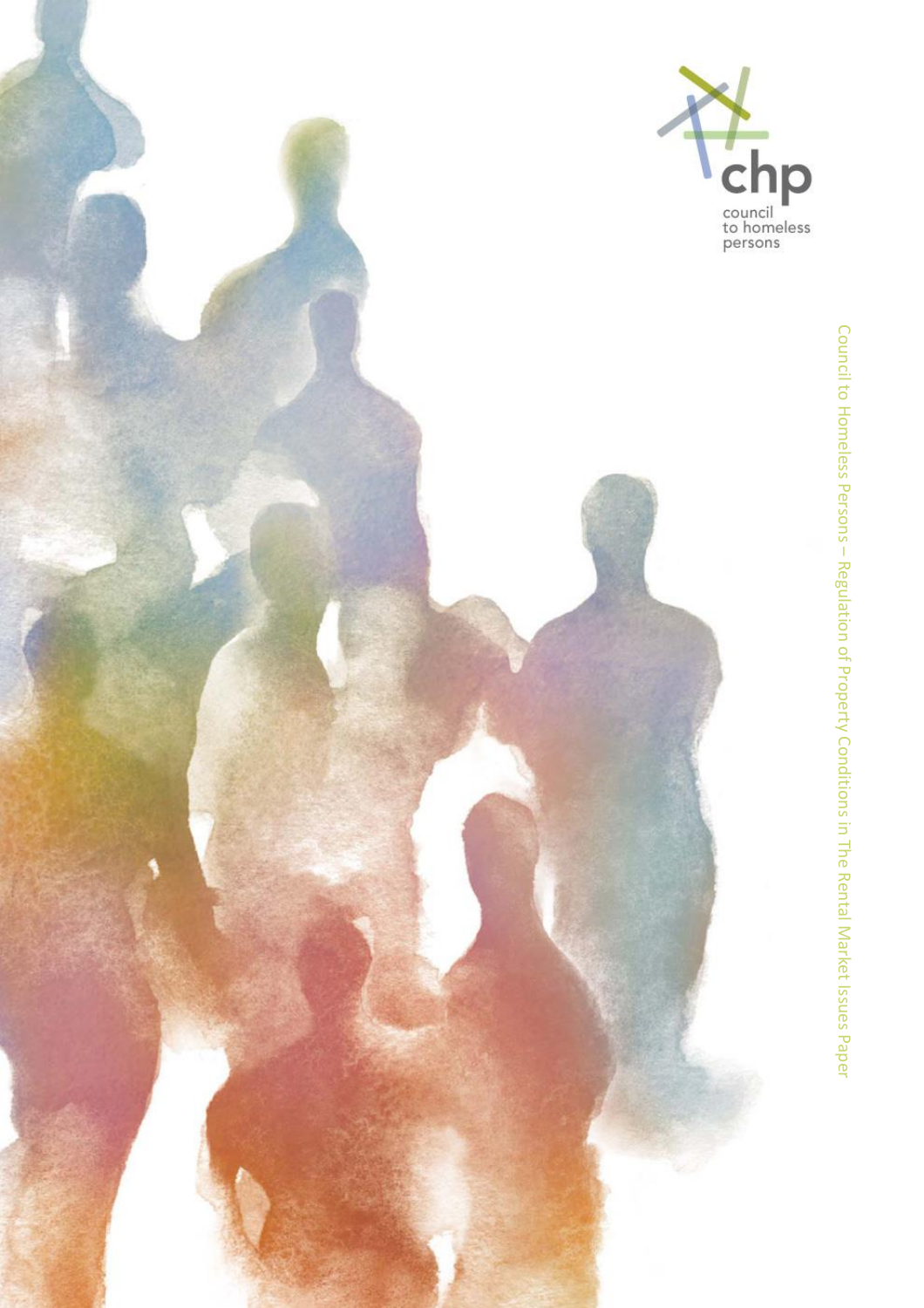# **Table of contents**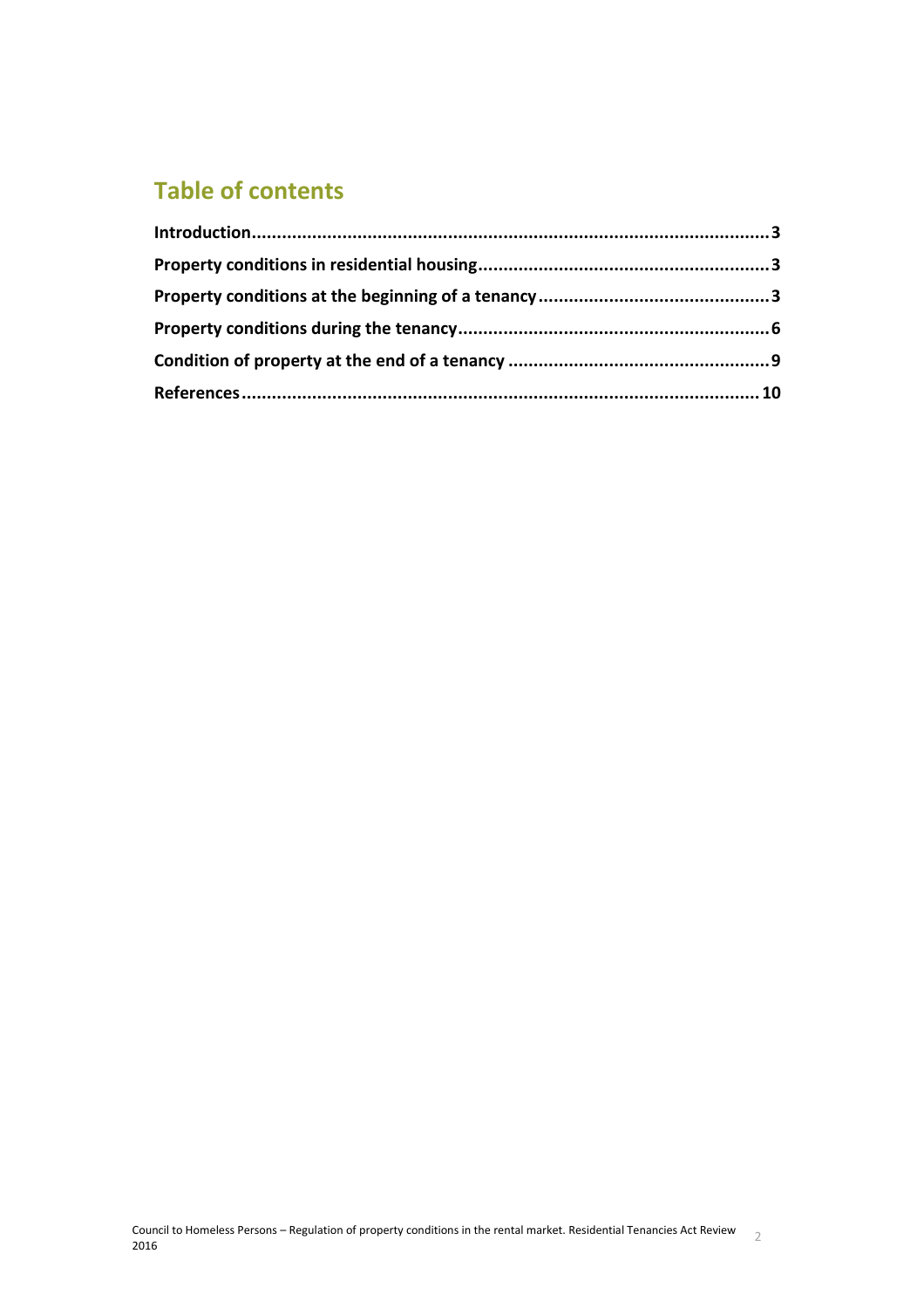## <span id="page-2-0"></span>Introduction

The Council to Homeless Persons (CHP) welcomes the opportunity to provide a submission to the Regulation of property conditions in the rental market Issues Paper (the Issues Paper) as part of the Residential Tenancies Act Review.

## <span id="page-2-1"></span>Property conditions in residential housing

While many rental properties across Victoria are well maintained and in relatively good condition, a significant minority fail to meet basic community standards. Often, these substandard properties place residents at risk of health problems or injury, result in them incurring unreasonably high energy costs for heating or cooling, fail to provide a secure living space, and/or fail to provide basic amenities for living, such as cooking facilities (VCOSS, 2009 and Mallett et al, 2011).

Fierce competition for access to rental properties, particularly at the cheaper end of the market, means that vulnerable tenants are effectively forced to accept substandard conditions that compromise their health and welfare.

It is telling that substandard properties tend to rent at prices equivalent to modest properties that do meet basic standards (VCOSS, 2009). However, they tend to be rented to more vulnerable tenants, who are outcompeted for more attractive options. This indicates that market forces are inadequate to deliver acceptable standards in the rental market, and regulation is needed.

It is an anachronism that robust standards are not in place for rental housing, given the role of standards in protecting consumers of other products with arguably less impact on people's health and wellbeing. Housing plays a fundamental and critical role in enabling individuals and families to live safe and healthy lives, and must provide a basic level of safety and amenity to all housing consumers. It is time for reform to recognize the importance of rental housing standards in the overall health and welfare of our community.

# <span id="page-2-2"></span>Property conditions at the beginning of a tenancy

### **Cleanliness**

In a residential tenancy agreement, tenants gain access to a property the day their lease commences. If a tenant arrives at the property and it is not clean, they have little recourse to have this addressed as the term used in the Act of 'reasonably clean' is nonspecific and unclear, and, as noted in the Issues paper is subjective.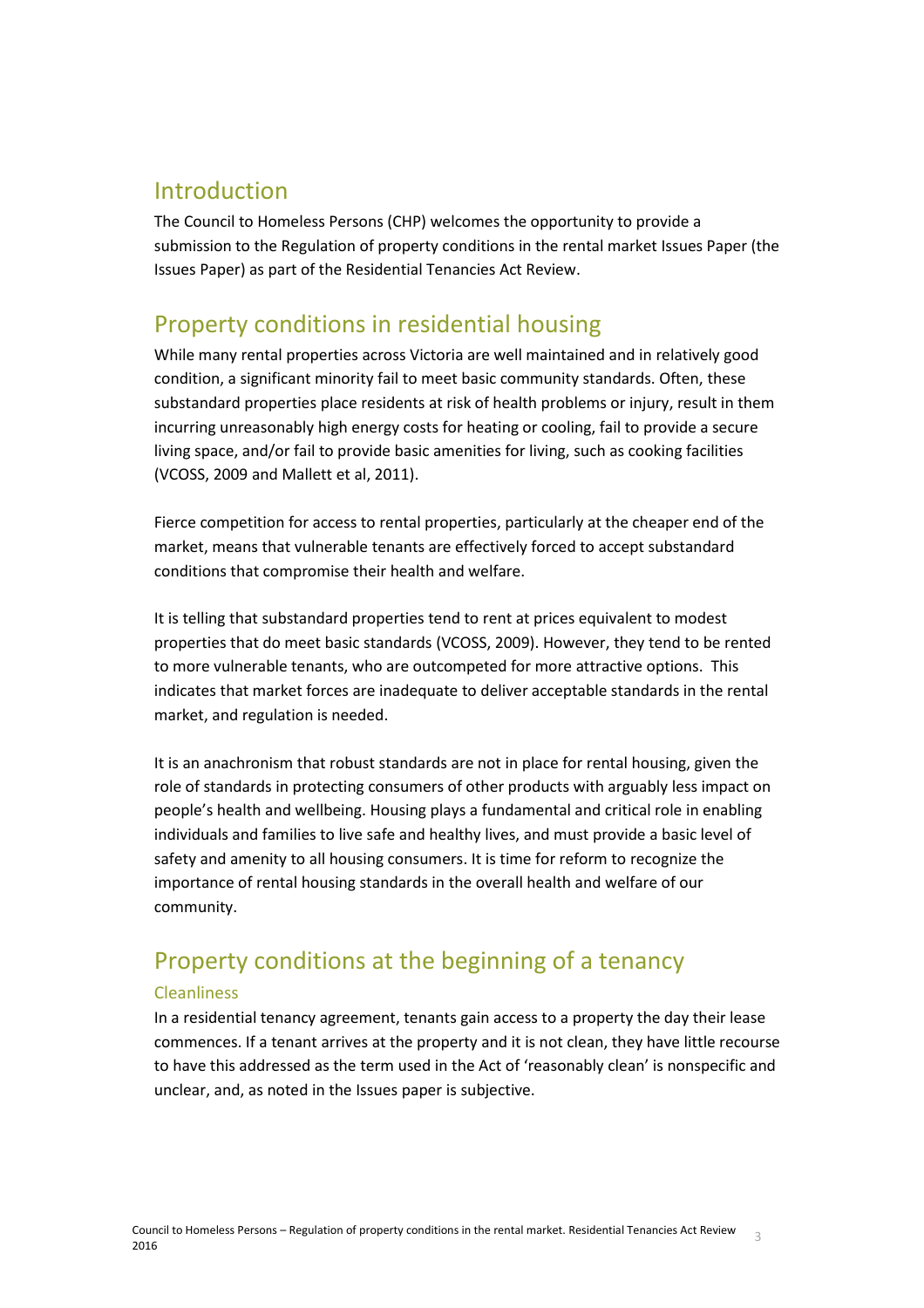By contrast, when a tenant leaves a property the agent or landlord typically provides vacating information that includes a checklist outlining the condition in which the property must be left in order to claim their bond in full. This usually includes requirements such as ensuring: surfaces are cleaned, oven is cleaned, carpets are steam cleaned, tiles mopped or wiped, and rubbish or possessions are removed. In the case that an agent or landlord deems the tenant has not left the property in a 'reasonably clean' condition, they are able to withhold a portion of the bond to bring the property up to standard.

CHP recommends that CAV remedy this imbalance by developing a checklist, similar to those used by real estate agents, clarifying the meaning of 'reasonably clean' in the Act, and outlining the condition the property must be in when a tenant moves in.

A landlord or agent should provide this checklist to the tenant on the day the person collects their keys, and, if a property does not meet these standards, the tenant should be entitled to compensation, or able to insist the landlord or agent remedy the problem using professional cleaning services.

### **Security**

Housing security is important for people's personal safety, as well as for their perception of their safety – an issue that particularly contributes to the mental health and wellbeing of women escaping family violence. Housing security is also important for the security of people's possessions, and for their ability to insure their housing contents.

Currently the Act specifies that the landlord must provide locks to all external doors and windows, but makes no specification as to the quality of locks provided. By contrast insurers tend to require doors and windows to be fitted with deadlocks, and either refuse insurance if these are not fitted, or significantly increase the cost of coverage.

Tenants also face security risks as a consequence of previous tenants having copies of keys to locks. When a tenancy ends, agents and landlords collect the keys that were given out at the start of the tenancy. There is no legislation that requires agents or landlords to change the locks to a property, meaning that unless there was a 'master key', any number of additional keys may have been cut during the tenancy.

CHP recommends that locks should be changed between tenancies to provide additional security to tenants (unless a master key is provided). We also recommend that the Act be updated to provide the same safety measures that are included in the Rooming house provisions in relation to the type of security features for external doors and windows. This would see all external doors having single action deadlocks and secure locks on all windows.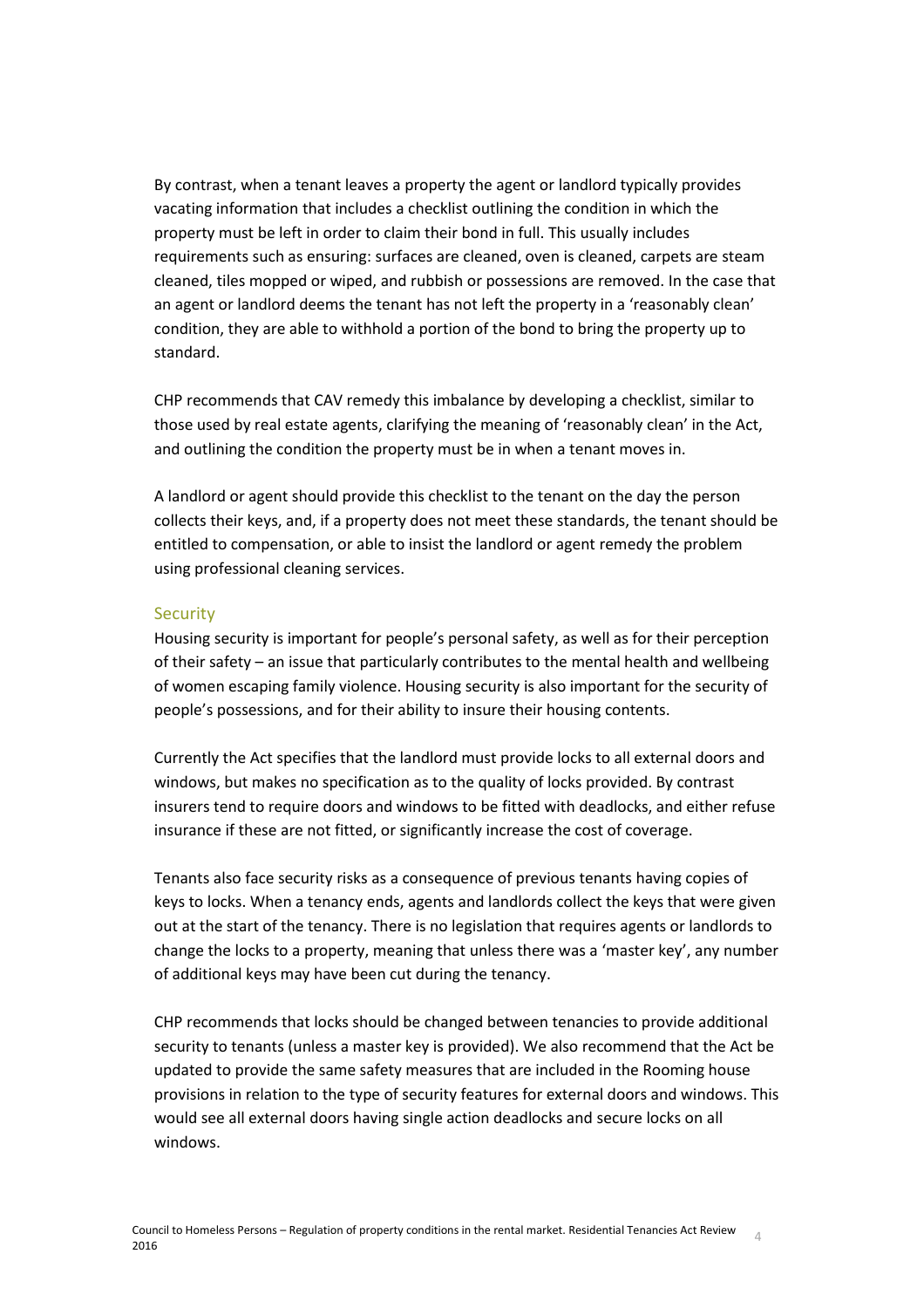### Measures of suitability

CHP has long advocated for the introduction of minimum standards in residential tenancies. Low income households in particular have been shown to be particularly vulnerable to having little choice but to rent substandard rental housing.

The CAV report cited in the Issues paper indicates that a significant proportion of existing tenancies are in housing that fails to meet standards that are sufficient for tenants' health or safety to be preserved. As noted in the introduction, this is clear indication of the need for regulation of standards to protect tenants.

While some of the percentages of properties with faults are small, it should be noted that the 2011 Census recorded that 515,585 properties were rented in Victoria. The table below indicates the numbers of properties being tenanted without basic features, assuming the CAV review is representative.

| <b>Basic feature missing</b>  | <b>Proportion of properties without</b> | <b>Number of properties</b> |
|-------------------------------|-----------------------------------------|-----------------------------|
|                               | this feature in working order           |                             |
| <b>Access to electricity</b>  | 2%                                      | 10,312                      |
| Access to water supply        | 3%                                      | 15,486                      |
| <b>Access to toilet</b>       | 5%                                      | 25,779                      |
| <b>Access to shower</b>       | 8%                                      | 41,247                      |
| <b>Access to laundry taps</b> | 9%                                      | 46,403                      |
| Access to a stove or oven     | 10%                                     | 56,714                      |
| Locks on all external         | 16%                                     | 82,494                      |
| doors                         |                                         |                             |
| <b>Heating</b>                | 18%                                     | 92,805                      |

The absence of the features listed in the table above make it difficult to maintain personal hygiene, and to cook. Not listed, but also critical to safety and health, is the importance of properties having adequate fire safety provisions, safety switches and safe wiring, proper ventilation, being free from issues with damp or mould, being free of vermin, and being appropriately weatherproof and insulated.

Given the importance of each of these issues for safety and health, or for people's ability to maintain comfort within reasonable cost, CHP endorses the minimum standards outlined in the Tenants Union of Victoria Submission to the Review (2015) as an absolute minimum criteria for suitability of rental housing: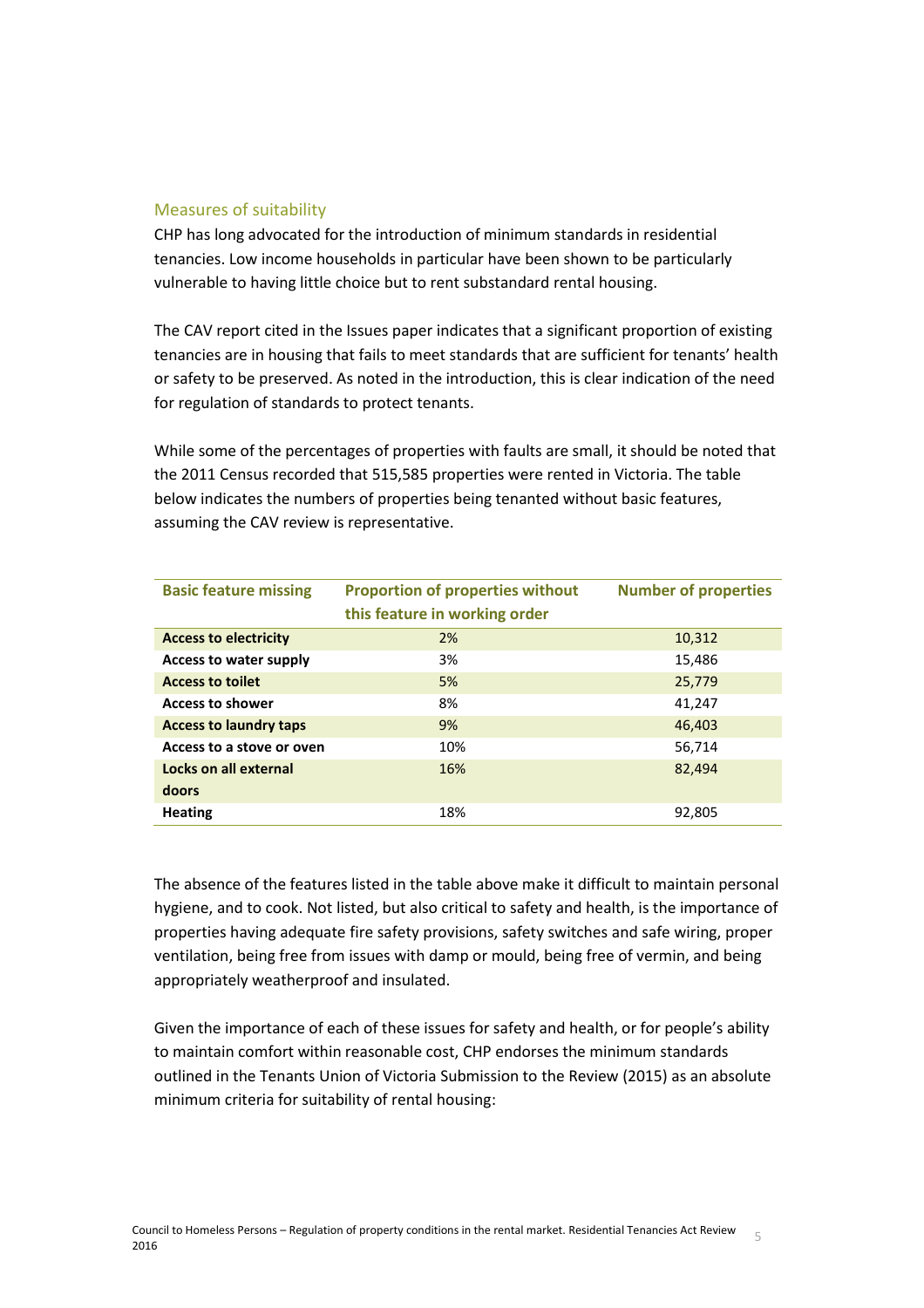| <b>Health</b>                                                                                   | <b>Safety</b>                                                   | <b>Efficiency</b>                              |
|-------------------------------------------------------------------------------------------------|-----------------------------------------------------------------|------------------------------------------------|
| - Building must be                                                                              | - Building must not be a fire                                   | - A minimum level of thermal                   |
| weatherproof                                                                                    | hazard                                                          | insulation                                     |
| - Building must be                                                                              | - Approved gas (if available                                    | - Access to at least one form                  |
| maintained without risk of                                                                      | and connected) and                                              | of in built heating (in the                    |
| damp                                                                                            | electricity connection                                          | main living area) with a                       |
| - Building must be vermin                                                                       | - Appliances maintained in                                      | minimum energy efficiency                      |
| proof (no structural defects                                                                    | accordance with relevant                                        | standard                                       |
| enabling infestation)                                                                           | standards                                                       | - Efficient and properly                       |
| - Fly screens on all opening                                                                    | - Single action deadlocks                                       | installed cooking appliance                    |
| windows                                                                                         | installed on all external                                       | - Efficient and properly                       |
| - Adequate lighting                                                                             | doors and window locks on                                       | installed hot water system                     |
| (preferably by natural light)                                                                   | windows                                                         | - Dual flush toilet                            |
| - Adequate ventilation                                                                          | - Adequate electrical outlets                                   | - Water efficient shower                       |
| - Running hot and cold<br>potable water<br>- Adequate waste provision<br>(such as rubbish bins) | - Electrical safety switches<br>- Hard wired smoke<br>detectors | heads<br>- A basic level of window<br>covering |

As with the introduction of minimum standards in rooming houses, CHP understands that there will need to be adequate time provided for landlords to upgrade properties. We suspect that many properties across the State will already meet minimum standards, or be very close to meeting standards.

## <span id="page-5-0"></span>Property conditions during the tenancy

## The Condition Report

Currently tenants have only three business days to sign the condition report from the time they move in, and to return it to the landlord or agent. This is not an adequate space of time to discover pre-existing issues with the property, amend the report, and return it, given that moving house involves so many other time consuming and often stressful tasks.

CHP recommends that the Act be amended to allow five business days in which to return the condition report to the agent, thus providing a more appropriate opportunity for tenants to properly document issues.

The Issues Paper has acknowledged that tenants are often reluctant to report issues with a new rental property for fear of beginning things on the wrong foot with a new agent. In our experience, people who have experienced disrupted housing histories and/or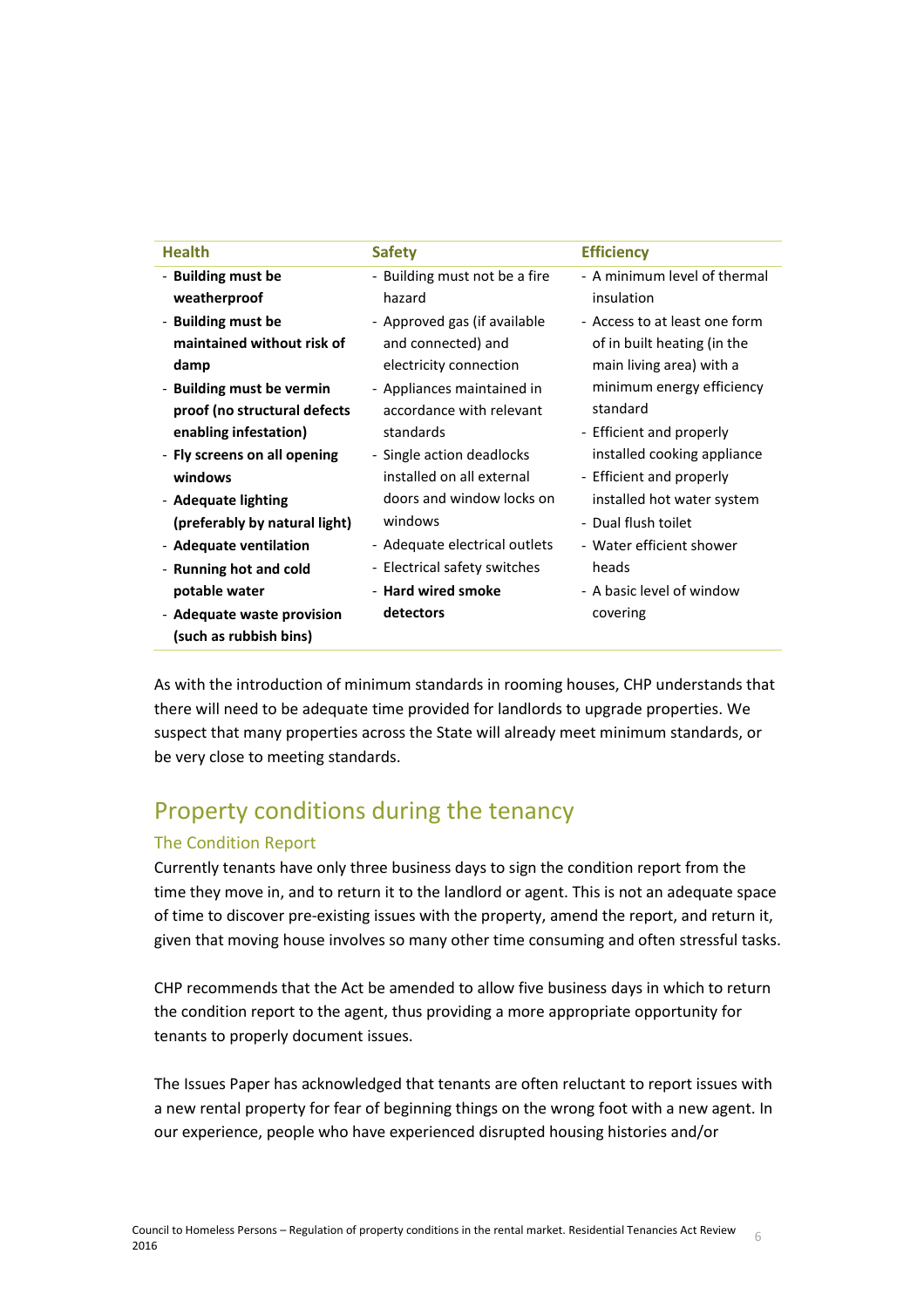homelessness are often unaware of their rights and responsibilities and/or fearful of executing them. In practice this means that those who have struggled to access the private rental market are both less likely to report poor conditions for fear of eviction and further displacement, and more likely to be unaware of how to complete condition reports when they disagree with an agent's assessment of the property's features being clean and/or in good repair. This means that reform is needed to create more accurate condition reports that are not so reliant on tenants asserting their rights in a context in which they feel insecure.

Given the importance of condition reports in establishing the baseline state of the property, and the emergence of digital photography making the processes of documenting the condition of the property using images easier and cheaper, CHP recommends that the Act specify that condition reports include dated photographs taken by the agent or landlord of rooms and features at the beginning of the tenancy

### Reporting and repairing damage to the property

CHP agrees with the Tenants Union of Victoria (TUV) that the language relating to reporting damage that has occurred to a property and the common areas should be consistent. We agree that "Section 61(1) of the Act should be amended to include the word 'reasonable' – A tenant must ensure that reasonable care is taken to avoid damaging the rented premises" (2015).

### Attribution of damage in cases of family violence

CHP was pleased to see the recently released Royal Commission into Family Violence Report (2014-16) recommendations addressing tenancy issues arising as a consequence of family violence.

As part of Recommendation 116, the Report has recommended that:

- *"… the Residential Tenancies Act 2006 (Vic) consider amending the Act to:*
- *provide a clear mechanism for apportionment of liability arising out of the tenancy in situations of family violence, to ensure that victims of family violence are not held liable for rent (or other tenancy-related debts) that are properly attributable to perpetrators of family violence*
- *enable victims of family violence to prevent their personal details from being listed on residential tenancy databases, and to remove existing listings, where the breach of the Act or the tenancy agreement occurred in the context of family violence*
- *enable victims of family violence wishing to leave a tenancy to apply to the Victorian Civil and Administrative Tribunal for an order terminating a co-tenancy if the cotenant is the perpetrator of that violence—including, where relevant, an order dealing with apportionment of liability for rent (or other tenancy-related debts)".*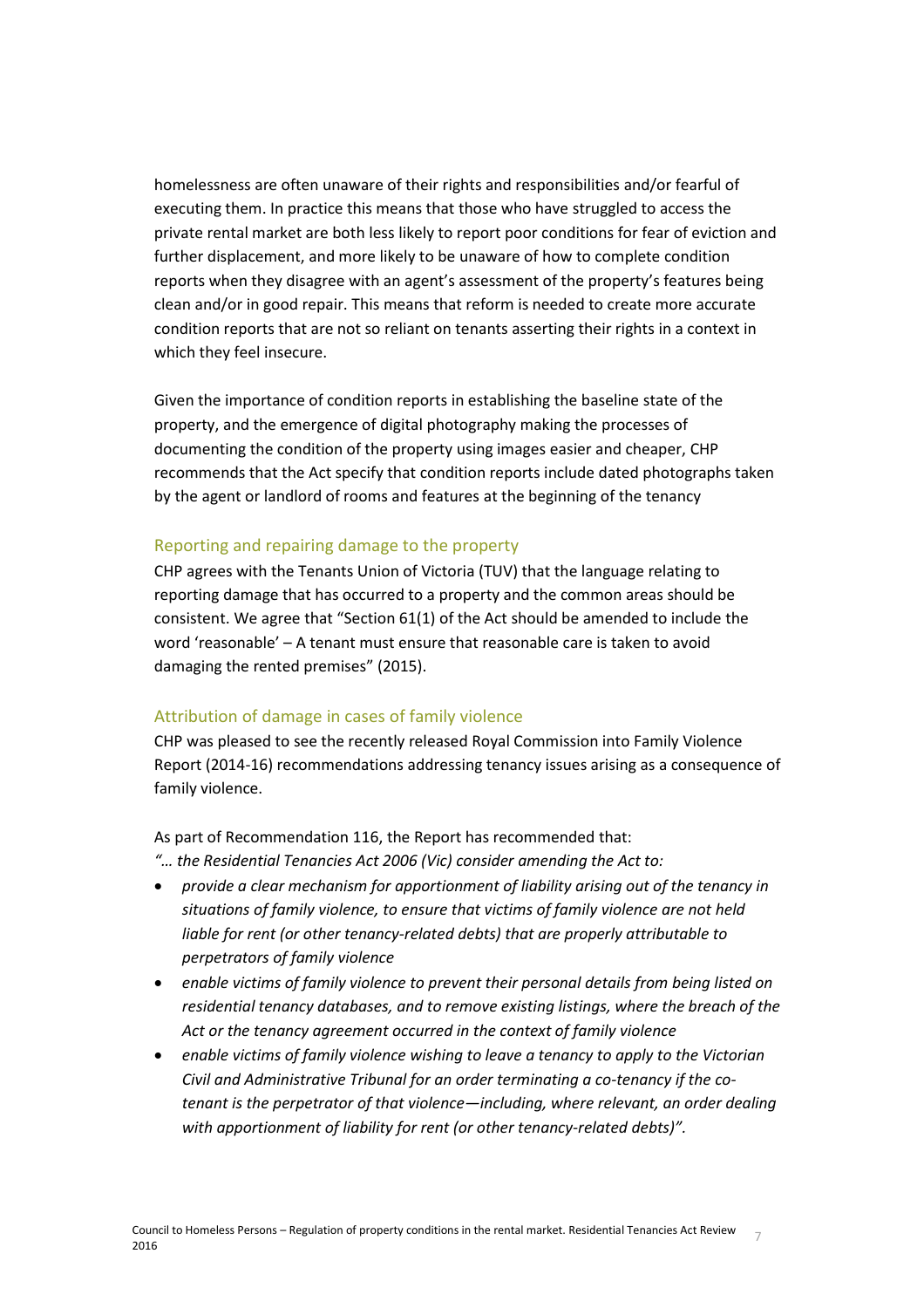These principles were put forward as part of the Tenants Union of Victoria (TUV) Submission to the Family Violence Royal Commission (2015) in relation to bond and compensation claims. In its submission, TUV highlights that bonds lodged in multiple names can leave the victims of violence in a position where they are forced to pay for arrears or damage that occur after they leave a property. Victims of family violence can also be left to cover arrears and damage they did not cause in the event that they stay in the property.

As such we support the following recommendations (R.9-11) of the TUV: *"Apportionment of Liability by VCAT*

- *9. We recommend that the Tribunal be given a specific power to apportion liability between tenants when:* 
	- *a notice of intention to vacate has been given by a tenant with a final intervention order; or*
	- *the Tribunal has made an order to terminate the lease because the tenant has an intervention order under the FVPA or has been affected by family violence.*
- *10. We recommend that the power to apportion liability be the same as that provided to the Tribunal by section 233C, in the case of a creation of tenancy. This would mean that the Tribunal could apportion any existing liabilities under the tenancy and the RTA, including the bond and outstanding utility bills. This would enable the Tribunal to apportion liability for damage to the rental property, rent and any compensation payable to the landlord for the lease ending early.*
- *11. We also recommend that the Tribunal be given a general power to apportion liability between tenants when there has been family violence to deal with situations where family violence is a factor but the provisions of the Act do not specifically allow for that to be taken into account".*

### Property modifications

Modifications in rental properties can be classified into two broad themes. Minor modifications (usually cosmetic) which enhance a tenant's ability to feel at home in a rental property, and modifications required for health, wellbeing and safety.

Minor modifications such as minor decoration or hanging picture hooks allow tenants to make a rental property feel like home. Under the current Act tenants are often unwilling to make these requests. If a request is refused by a landlord or agent, they are unlikely to request a modification again.

CHP believes that minor modifications such as securing picture hooks, establishing a garden (so long as the garden does not replace an established garden), should not require consent from the landlord. For more substantial modifications or additions, we propose that the Act should expressly state that a landlord cannot unreasonably withhold consent,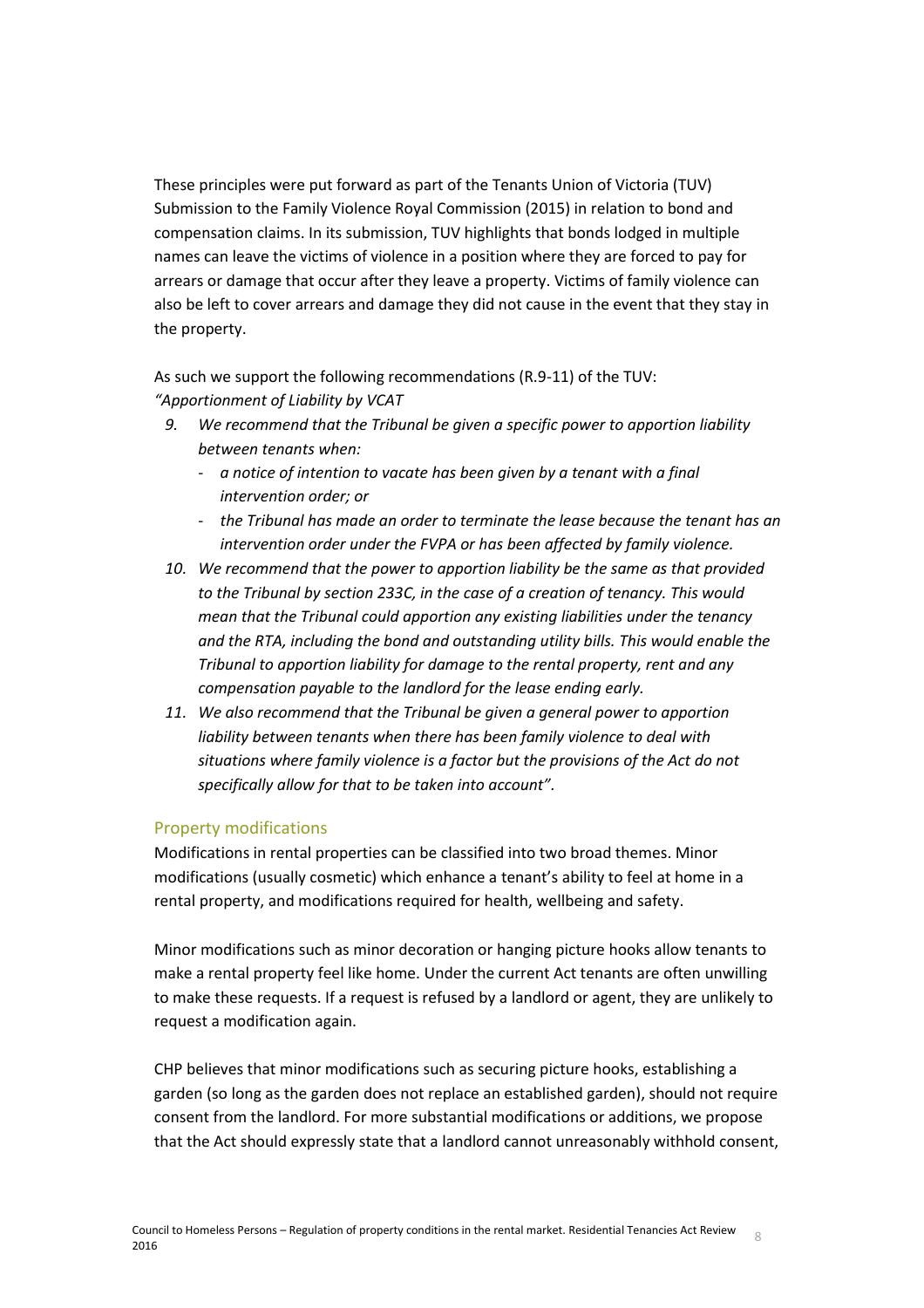with the onus being on the landlord to prove that the modification or addition will adversely affect the property.

Tenants with a disability can face significant discrimination in the private rental market, both in terms of availability and accessibility of properties, and in terms of finding properties that are able to be, or that a landlord will allow to be retrofitted. This can result in tenants with disabilities living in properties that are unsuitable for them. CHP believes that fixtures and additions required for an individual's health, wellbeing and safety should not be able to be reasonably refused by the landlord. We agree with various submissions to the review that the Act should be amended to include a reference to the Equal Opportunity Act (2010).

### Maintenance, cleaning and repairs

During a tenancy, households are required to keep a property 'reasonably clean'. In our experience, there can be differing understandings between tenants and landlords about what is meant by 'reasonably clean'. As such, tenants can face successive breaches by agents and landlords, which place their tenancies at risk. CHP proposes that the Act be amended to include a definition of 'reasonably clean'. We believe a reasonable definition would reflect the VCAT Guidance on the Act referred to in the Issues paper, and contain information that protects the safety and wellbeing of tenants and neighbors.

Beyond a tenant's responsibility to keep a property 'reasonably clean' landlords are required to maintain a property in good repair. From our experience, people in lowincome households are less likely to report issues with the property for fear of retaliatory eviction or rent increases. CHP believes that the definition of urgent and non-urgent repairs is helpful for both tenants and landlords. We note, however, that the list should be reviewed and modified. CHP believes that an urgent repair should apply to anything which negatively and seriously impacts on a person's health and wellbeing. This includes the existence of significant mould as both a health hazard for household members, and as a condition that is likely to cause significant damage to tenants' possessions. We also agree with the TUV that break downs in appliances, such as air conditioners should be included in the list of urgent repairs.

We recommend that the list of urgent and non-urgent repairs should be reviewed in line with considerations of minimum standards in properties, and urgent repairs should cover anything which contravenes or breaches prescribed minimum standards.

## <span id="page-8-0"></span>Condition of property at the end of a tenancy

While the Act does not explicitly outline that the property must be vacated in a certain condition, agents and landlords usually provide tenants with vacating checklists. How the